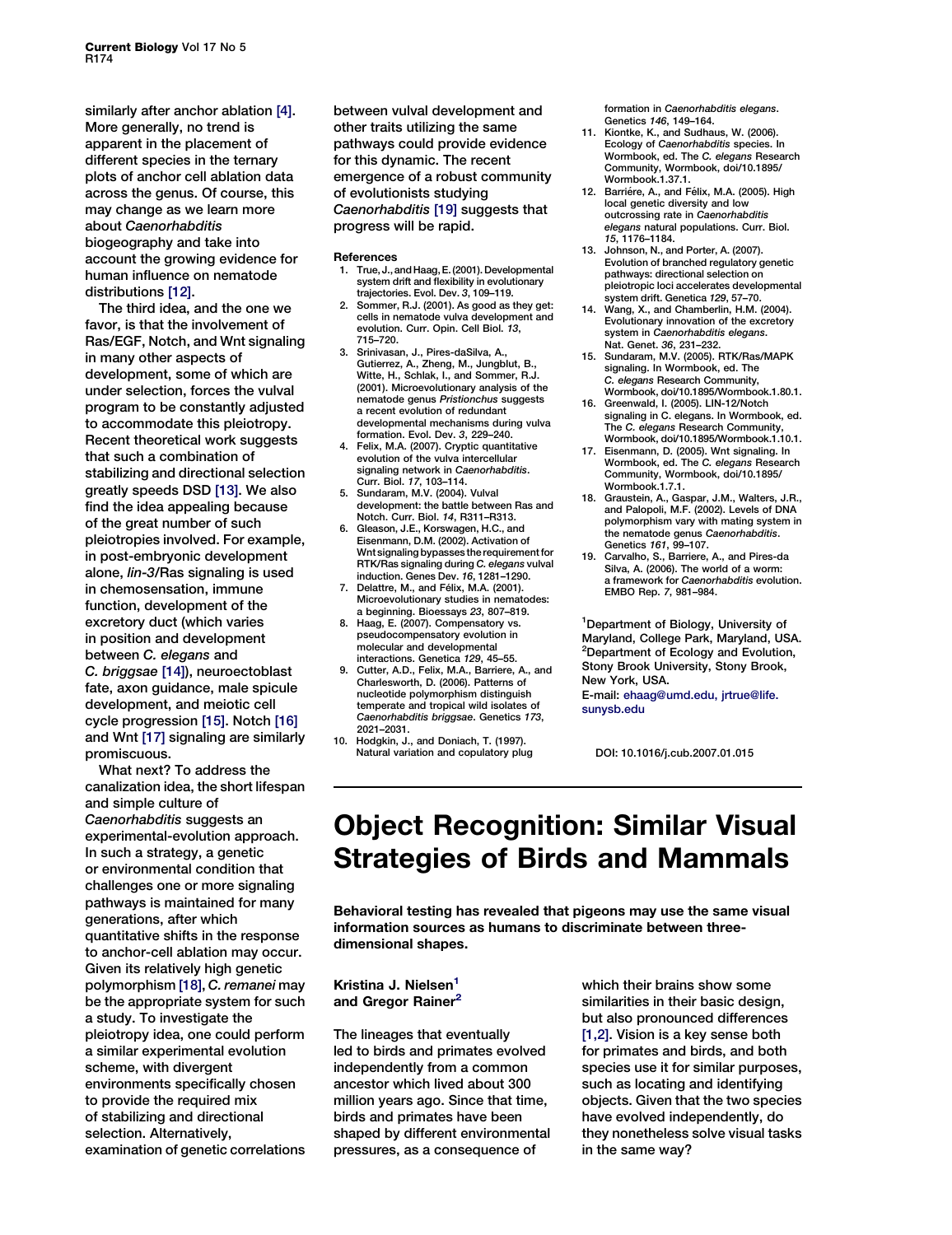<span id="page-1-0"></span>As they recently reported in Current Biology, Gibson et al. [\[3\]](#page-2-0) tested pigeons and humans on a very taxing problem central to real-world vision. The number of two-dimensional projections that any three-dimensional object can produce on the retina is essentially unlimited, because even small changes in viewing angle result in different retinal projection patterns for the same object. Still, in most situations the different projections of a three-dimensional object are linked correctly to the original object. It has been suggested that the visual system achieves this remarkable feat by drawing information from the edges present in the two-dimensional object projections. This assumption is based on the observation that some edge properties, like the shape or the cotermination of edges, change very little as the three-dimensional object orientation is varied, in contrast to surface properties such as shading.

It has therefore been proposed that the visual system exploits these 'non-accidental' shape properties to recover the correct three-dimensional information from two-dimensional projection patterns (see [\[4\]](#page-2-0) for example). In their new study, Gibson et al. [\[3\]](#page-2-0) investigated whether nonaccidental shape properties are indeed the most informative regions for observers discriminating between different shapes, and compared the importance of these regions between humans and pigeons. If these distant species are found to use a common visual strategy, it would be reasonable to assume that it might be the optimal solution for the task, rather than the result of some cultural constraint.

To determine the strategies used by human and pigeon observers, individuals were first trained to discriminate between four different shapes, generated by taking snapshots of four threedimensional objects. Gibson et al. [\[3\]](#page-2-0) then determined the shape regions on which observers rely to discriminate between the shapes (the informative shape regions). These regions are determined

Figure 1. A comparison of the visual discrimination strategies used by humans and pigeons.

Each column corresponds to one object. The upper row contains the data for pigeons, and the middle row the data for humans. Colored regions indicate the shape regions on which observers rely to perform a shape discrimination task. The results of different observers and their overlap are plotted in different colors (see inset in the upper part for a legend). The bottom row shows the parts of the shapes that contain edge coterminations (green shape regions). (Adapted from Gibson et al. [\[3\].](#page-2-0))

using a technique called 'Bubbles' [\[5\],](#page-2-0) which was designed to explore the influence of any shape or image parameter of interest in an unbiased way by randomly sampling the complete parameter space for the selected parameter. To identify the informative shape regions, a spatial version of 'Bubbles' is used which relies on the presentation of the to-be-tested stimuli behind randomly constructed occluders. The occluders are generated as non-transparent surfaces, punctured by randomly placed round windows which expose the shape covered by the occluder. Informative shape regions are the stimulus regions whose occlusion systematically interacts with the observer's performance.

Knowing the informative regions of a shape makes it possible to determine whether they preferentially fall onto shape regions containing a particular kind of information. Gibson et al. [\[3\]](#page-2-0) determined the colocalization of informative shape regions, with shape regions shown beforehand to contain edge information, edge cotermination, or prominent surface shading cues (only the first two are non-accidental shape properties). The results for pigeons and humans for two of the shapes



Current Biology

are illustrated in Figure 1. Across all shapes, it was found that pigeons, as well as humans, rely more strongly on cotermination information, and less strongly on edge and shading information. These results show that there is a universal tendency across species to use the same type of information, suggesting that cotermination information is indeed a very useful shape indicator at least for the discrimination task studied here. An interesting question for future studies is whether cotermination information is used not only to discriminate between different two-dimensional shapes, but also to confirm that it is indeed relevant for matching two-dimensional shapes to three-dimensional objects.

Pigeons have been tested on a large number of visual tasks, including tasks [\[6\]](#page-2-0) very similar to those used by Gibson et al. [\[3\]](#page-2-0). The new study, and an earlier one which tested pigeons in a different task using 'Bubbles' [\[7\]](#page-2-0), add important information to this literature, as they test humans and pigeons in exactly the same way using an unbiased approach. Animal strategies are often determined by experimenter-driven modifications of selected stimulus features.